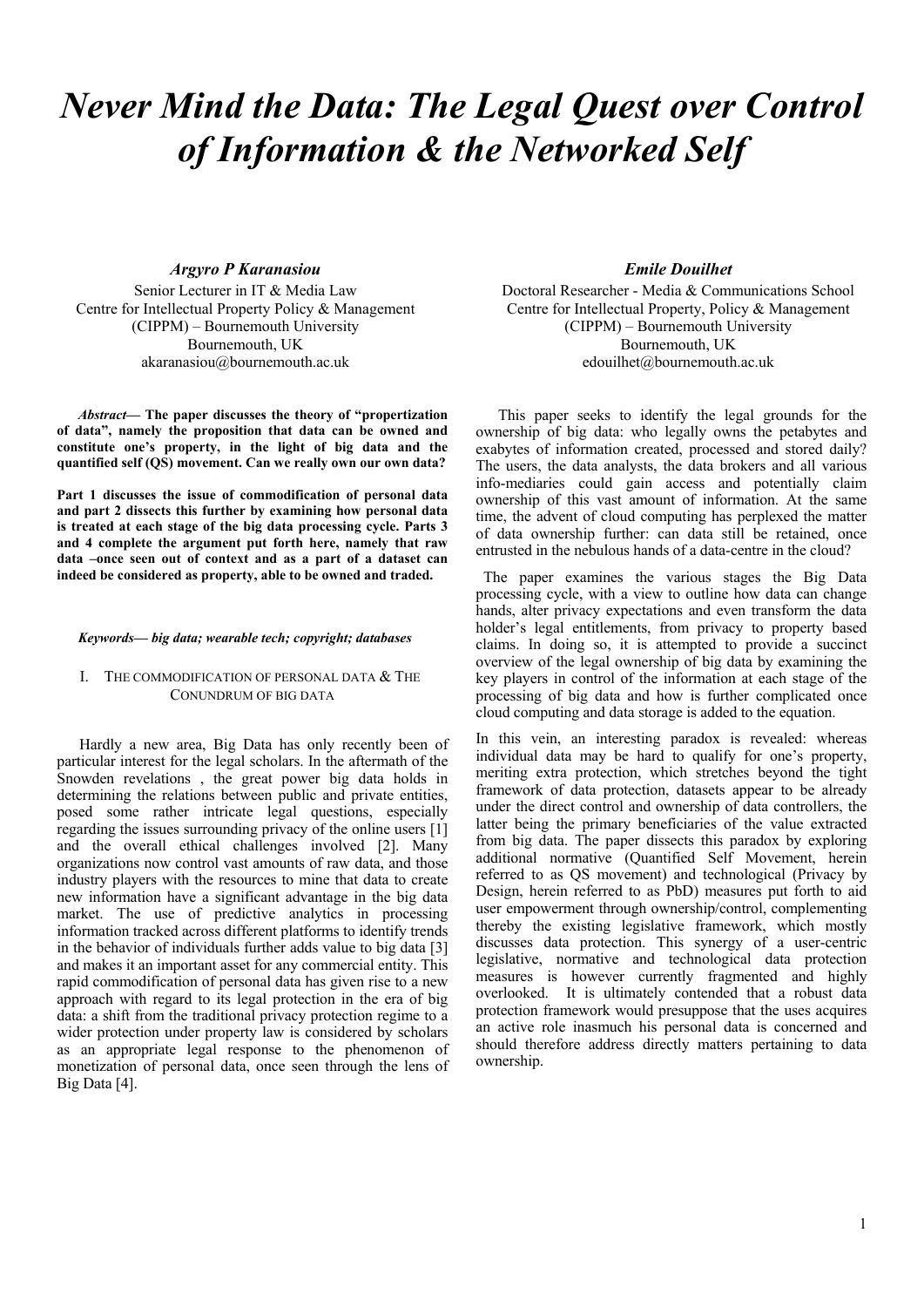# II. THE CYCLE OF BIG DATA PROCESSING AND ITS LEGAL IMPLICATIONS: FROM PRIVACY TOWARDS PROPERTY.

It should be made clear from the onset that one of the major challenges for legal scholars discussing big data is the fact that the term itself is rather ambiguous and multiply defined [5], as it has been addressed in numerous fields and disciplines in the past few years. The Gartner report is at most cases a good point of reference: although it does not specifically use the term "big data", it describes the phenomenon of exponential increase of data (Volume) at an impressive size, rate (Velocity) and format range (Variety) [6]. For the purposes of this paper, we rely on this definition, as expanded by IBM, namely encompassing also issues pertaining to trust and security (Veracity) [7].

There are four main stages in the processing cycle of big data from its raw form to its use in predictive analytics: (i) collection (ii) processing (iii) mining, and (iv) usage. In the collection stage, raw data is collected through a number of means – either in a direct and voluntary manner by individuals themselves, or indirectly, inferred from the analysis of other data [8]. In the processing stage, data is aggregated in databases and is formatted to be ready for analysis, either by a corporation or by a third party (a "data processor"). It should be noted that at this point the information is transformed from its original crude form at the collection stage and becomes part of one or more large datasets, put together by one or more separate corporations. Then, in the data mining stage, all gathered and processed data is analyzed to create useful information. This new information created is essentially independent of the individual bits of information provided at the collection stage. Although it is the direct outcome of the analysis of segments of data from individual users, at this stage it also becomes the product of an analysis performed by entities completely separate from the data subjects, i.e. the users. Finally, in the usage stage, value is extracted from the information, through predicting analytics, data profiling, and any other number of methods able to exploit information for profit making. Having undergone through all these stages of data processing, data appears to be evolving from usergenerated data, to mere data and to information (especially as part of a larger dataset); the latter might entitle data controllers to "own" the final output, as it will be seen in the remainder of the paper.

Before however one is able to determine whether there are any legal grounds for data ownership in any of these stages, a preliminary question must be answered first: do property rights apply to data? The idea of propertization of data, namely the protection of data under property or copyright law has been discussed extensively since the 1970s [9]. A major difficulty in addressing data as property is its intangible nature added to the fact that it can be replicated many times without concrete evidence that its value is lost. On the other hand, copyright law reviewed in general within a digital environment increasingly shaped by big data, is greatly challenged: works are used 'in bulk' for purposes other than making their content available to the public, such as text mining and content mining [10]. Personal data in that sense –although treated as a tradable commodity online- has not yet received explicit protection

under copyright law regime, falling mostly within the protective scope of privacy law. Moreover, the European approach to privacy maintains a narrow conceptual approach, regarding this as a human right, which cannot be traded away [11].

As such, there is no explicit legal right of ownership for individual pieces of information. Were we to apply the legal concept of property to big data in any of the four stages mentioned above, we would need to carefully consider the main legal features of the concept of property in general: 'usus' (the right to use), 'abusus' (to right to encumber or transfer) and 'fructus' (the right to enjoy the right) [12]. In the absence of a formal right to ownership of big data, parties enjoying those rights should demonstrate these elements of ownership. Given the large amounts invested by the big data controllers, it would appear that the data collected and aggregated by corporations is under their ownership – they hold it in their databases, they process and aggregate it (usus), and they extract value from its analysis (fructus) and from selling it to other parties (abusus).

Nevertheless, data has a unique feature that complicates matters: the information is related to a person, gaining thereby an added aspect of privacy. Under the right to privacy, individuals enjoy a certain level of protection of their personal data, namely data able to identify them or to reveal private information about them without their consent. In this respect, the individual's right to data protection overrides the property right and economic interests of the data processors (Google Spain and Google Inc v Agencia Espanole de Proteccion de Datos of Mario Costeja, C 131-12, hereafter referred to as the "Google Spain" case).

One of the most robust legislative frameworks dealing with data protection is the EU Data Protection Directive 95/46 [13]. This provides us with a coherent legal regime, unlike the US data privacy law, which is at large scattered [14]. For this reason, the focus here is mostly on the EU data protection laws. The main three distinctions used in the EU Data Protection Directive are "data subject", "controller", and "data processor". A data subject is an "identified or identifiable natural person [...] an identifiable person is one who can be identified, directly or indirectly, in particular by reference to an identification number or to one or more factors specific to his physical, physiological, mental, economic, cultural or social identity.", while a "controller" means "the natural or legal person, public authority, agency or any other body which alone or jointly with others determines the purposes and means of the processing of personal data." Finally, a processor is "a natural or legal person, public authority, agency or any other body which processes personal data on behalf of the controller". It should be noted that the Directive uses words like "controller" and "processor" and avoids the appellation of "owner". Yet, although in none of the above definitions is the term ownership explicitly expressed, many provisions seem to suggest a property-based approach to data.

The Data Protection Directive establishes a number of rights for individuals relating to their data – such as the fact that collecting an individual's data requires their prior unambiguous consent (Article 7), that individuals should have access to their data (Article 12), or that they should be able to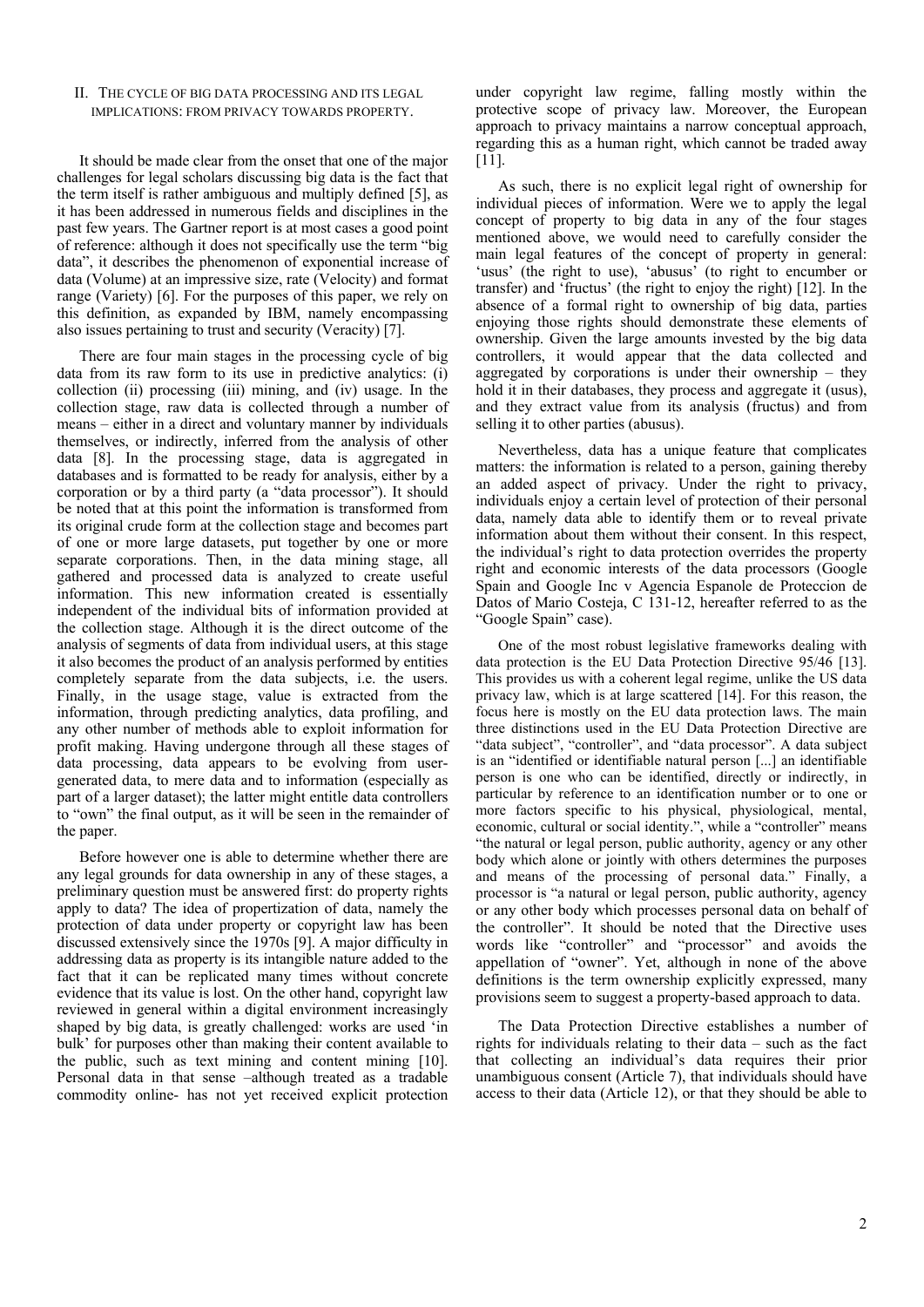object to the processing of their data if they have compelling legitimate grounds to do so (Article 14). The Directive also notably includes restrictions on what the data's controller can do with the data, including restrictions on the transfer of that data (Article 25). Drafted in 1995, the Data Protection Directive is currently undergoing reform after the finalization of the General Data Protection Regulation (GDPR) on the 6<sup>th</sup> of January 2016. The GDPR increases the rights that individuals hold over their data, as well as the restrictions of data controllers [15]. In particular, the restriction of what constitutes "consent" to the very high standard of "explicit consent" reinforces the idea that individuals have a property based right: the fact that ultimate control lies with the individual's consent is a clear indication of the data subject considered as data "owner". At the same time though, data can be processed without consent for a "legitimate interest pursued by a controller" (Article 6(1) (f) GDPR). Even though this provision is itself mitigated by the fact that "it shall not override the fundamental rights and interests of the data subject", the fact that the individual does not necessarily have a final say in what happens to their data tempers their power over the data.

That said, still the control that data controllers appear to have over personal data can be considered more of a substantiation of a claim to a limited form of "usus" - an ability to use data under certain circumstances, rather than a legal entitlement to data ownership. The right to data erasure/de-listing from the data subject on the other hand, again does not presuppose any level of ownership but appears to be a mere claim for "abusus" – the ability to ask for the data to be removed/ de-listed. The rights retained by data subjects as enshrined in the DPD and the GDPR seem to share this view as they point towards controllers only possessing limited "usus" and "fructus", with ultimately data subjects are able to lodge complaints for the "abusus" of their data.

# III. DATA RIGHTS VS DATABASE RIGHTS: HOW IS DATA OWNERSHIP DELINEATED, ONCE DECONTEXTUALIZED.

The data protection provisions in the Data Protection Directive and the upcoming General Data Protection Regulation have clear indications that individuals are granted certain rights over their data that extend beyond the traditional framework of privacy. Thus, as it was earlier demonstrated, data controllers demonstrate various elements of data ownership while processing big data; at the same time, under the right to be forgotten, it seems that at every stage, the data subject retains control over data being able to request erasure. This poses a legal conundrum: Can one be considered to own something in its entirety if at the same time someone else is further granted a right to command them to delist indexed data?

Although puzzling, it seems that the issues becomes less complicated if one takes into account that a distinction needs to be drawn between segments of personal data and databases built on such data. So far, the paper has explored the former; turning to explore now the latter, it appears that indeed there

are strong indications in European law for specific provisions for a right to data ownership: the "database right".

The 1996 Database Right Directive 96/9 created a "sui generis" intellectual property right on data, the "database right" [16], namely "the right to prevent extraction and/or reutilization of the whole or of a substantial part, evaluated qualitatively and/or quantitatively, of the contents of that database." Unlike other intellectual property rights, a database right does not require an original or technical achievement as a prerequisite for affording copyright protection. In fact, a person can have a database right provided that he a substantial investment is made in obtaining, verifying, or presenting data in the database [17].

In this sense, database rights are automatically granted, and do not require to be registered or applied for. As such, the data constituting a database is not itself owned per  $se - it$  is rather the database in its entirety, having required time and effort to establish, that is protected. As a result, database rights enshrine in law the current practice of data controllers, granting them thus significant rights over the data they accumulate. Even though personal data is still protected under data protection regulation for the individual, the aggregation, processing and analysis of large amounts of data from a database, appear to have a separate existence separate. Outside the protective remit of privacy, databases are not protected as parts of the individual's identity and can thus be legally owned when one has a "substantial involvement" in it. As a rule of thumb, EU Courts generally accept that database rights can be legally owned, unlike their components, namely the segments of personal data compiled for a database. The first main guidance for the database right came in 2004 - 8 years after the adoption of the Directive - from four judgments of the European Court of Justice [18]: British Horseracing Board Ltd v William Hill Organization Ltd C-203/02 Judgment of the Court (Grand Chamber 2004); Fixtures Marketing Ltd v Organismos Prognostikon Agonon Podosfairou (OPAP) C-444/02 Judgment of the Court (Grand Chamber 2004); Fixtures Marketing Ltd v Svenska Spel AB C-338/02 Judgment of the Court (Grand Chamber 2004); Fixtures Marketing Ltd v OY Veikkaus Ab C-46/02 Judgment of the Court (Grand Chamber 2004). Most importantly, the database right in all these cases emphasize on the importance of organization and assemblage of data, not on the original creation of the data in a database. Investment in the creation of data does not trigger a database right, assemblage and presentation do.

It could be argued that a form of database right also exists in the US [19]: In a landmark US Supreme Court case, Feist (Feist Publications, Inc. v. Rural Telephone Service Co., Inc., 499 U.S. 340, 1991) copyright protection was extended to databases if there is originality in the "selection, coordination, or arrangement of contents for a database". Several cases since have built on this decision, and some state laws also provide from some protection for databases. The protection is however narrow ‡ [20] because of the originality requirement, in contrast to the wider EU provision, which puts the focus on the investment in the database and the arrangement of data.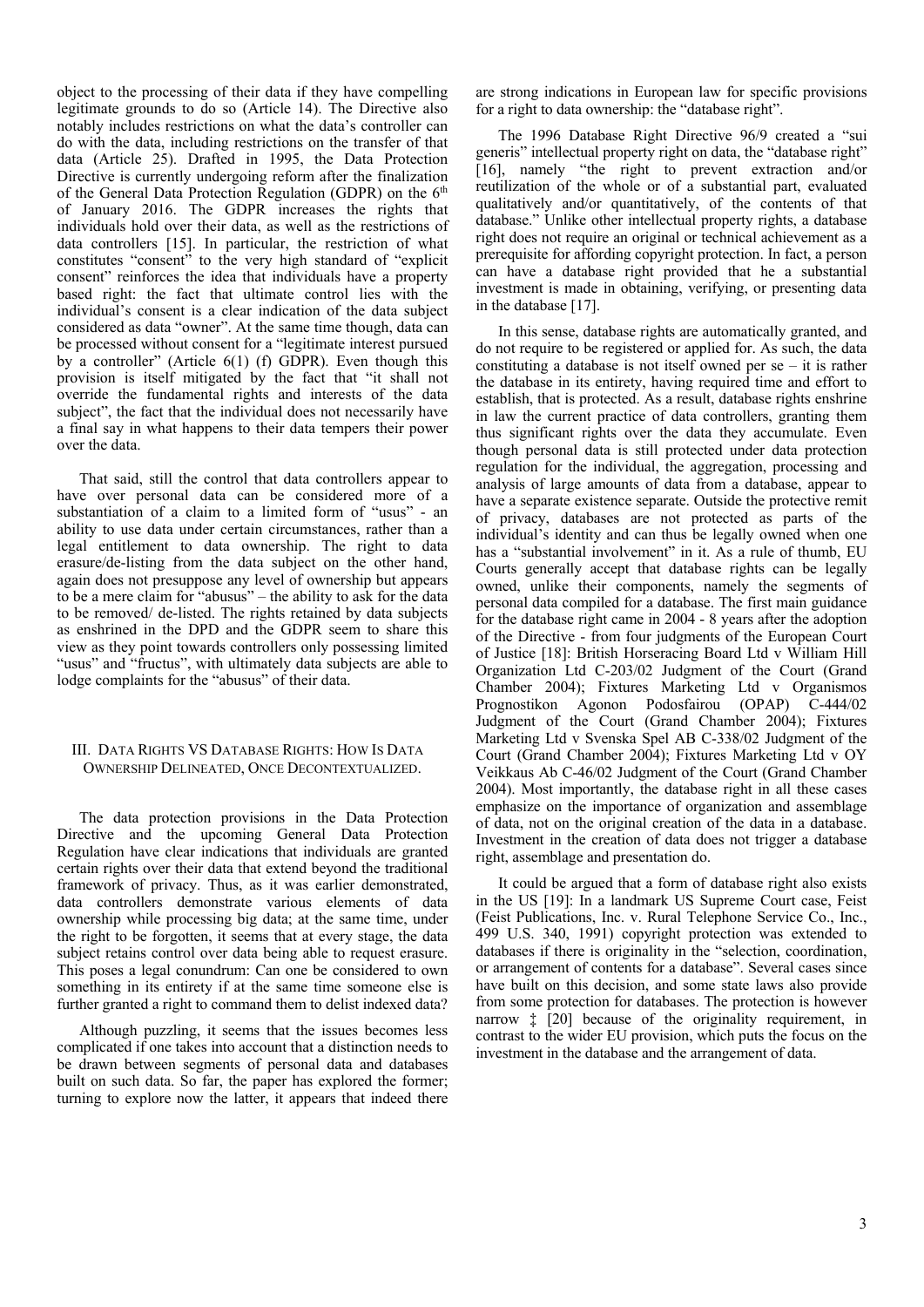# IV. OUT OF SIGHT, OUT OF MIND, "UNLESS OTHERWISE STATED"? THE NEBULOUS CASE OF DATA-CUSTODIANS IN THE CLOUD.

In the previous section, the paper examined the concept of informational privacy in ubiquitous computing environments and delineated the regulatory scope for interconnected data flows, which involve critical amounts of user-generated content. As personal data is being processed and turns into information, so does its legal status transform from a key component of one's privacy to a part of someone else's (intellectual) property.

The relation between privacy and property is not a new one, nor is this the focus for this paper, as it has been frequently discussed in literature [21]. It is however extremely interesting to note that most scholars that approach privacy from this standpoint, refer to this as "control over informational autonomy" [22], inasmuch as the user decides to what extent his data is shared with others [23]. It has however thus far been shown, that once the link between the user and his data is broken at various stages of the big data cycle, not only is the data beyond his control but it might eventually be part of a dataset, owned by the private entity that curated it. The advent of cloud computing has augmented this further: the user has little knowledge of who his data is being stored, let alone where his data is being stored. Cloud computing provides an "underlying engine (for big data), through the use of (…) a class of distributed data processing platforms [24]. Although extremely effective in performing large scale computing for vast amounts of data, at the same time cloud computing poses many threats to the user's ability to fully be in control (usus, fructus and abusus) of one's data. To name a few examples:

Usus: Even though the user might still be regarded the legal owner of the data entrusted to a "data custodian", i.e. a cloud based data centre, the cloud provider may still be held liable and asked to comply with law enforcement authorities for providing them access to the user's data assets [25].

*ii.* Fructus: Many cloud services (e.g. LinkedIn) do not allow the user to fully retrieve information already provided, or even other services to access this data, even when authorised by the user [26].

*iii.* Absusus: A very good example in this respect, comes from a key aspect in big data security: 'data integrity'. In effect, this means that data normally has to be modified by authorizes parties or the user himself to prevent misuse. The fact though that most times, the user is not aware as to where the data is being stored, makes it very hard to maintain his data integrity [27].

The reason for this is mainly because cloud computing operates under the understanding that data transactions can be governed by contractual agreements between the user and the "data custodian". In contrast to data protection and a rightsbased approach, in these instances data is merely a tradable commodity ruled by a pre-determined (and rarely negotiated) contract. Most users relinquish custody of their data, while having limited bargaining powers. At the same time, certain key issues (e.g. whether data is fully destroyed or returned to the users at the end of the contract) are not usually addressed [28].

Concerns over the limited privacy protection the user enjoys in the cloud have been voiced from both sides of the Atlantic: The Council of Europe Professional Informatics Society (CEPIS) [29] and the FTC in its report on "Protecting Consumer Privacy in the Era of Rapid Change" [30] list a few recommendation, however the matter of data ownership in the cloud is far from being resolved.

These concerns reveal also that personal data, seen from a legal perspective, once out of context, no longer qualifies for privacy protection and can only be regulated through a contractual agreement as a mere tradable commodity. The role that context plays in defining privacy has been highlighted by numerous legal scholars (Warren and Brandeis 1890; Scanlon 1975; Nissenbaum 2004). Assuming however, that a context reflects the norms and expectations of protecting data of certain value, it could be argued that informational privacy in the era of big data directly correlates to its valorisation, rather than to its context. What is argued here is that privacy may still apply to decontextualized data, if it can be owned. Personal data considered as an individual's property could bear legal entitlements to a digital personhood for the user, even when it exits one's personal sphere. The dichotomy of public/private sphere –frequently used as a legal criterion- is no longer a sufficient tool towards a legal assessment of informational privacy in a hyper-connected environment. The "domestic sphere" can no longer act as a bulwark to market forces in the era of cloud computing [31]; as a result a tight data protection framework can only afford limited protection. What is suggested instead is a normative approach of the right to privacy as an expression of one's property (informational integrity) beyond any "external efforts to render it orderly and predictable" [32]. This is a necessity, especially given the lack of a robust and harmonised legal framework with regard to cloud based data centres [33].

# V. CHALLENGES POSED BY WEARABLE TECH: COLLECT YOUR OWN DATA AND OWN IT TOO?

So far it has been contended that although there is no explicit property right in data per se, there seems to be leeway for a property right to apply as far as databases are concerned. In addition, the advent of cloud computing has further distanced data from its original context, and the frequently evoked principle of public/private spheres (determining privacy expectations), appears to be of limited help to restore the link between the user and one's own generated data. At the same time, the nascent social phenomenon of QS is on the rise; namely users who use ubiquitous computing to collect and monitor (mostly health related) data. Are the current legislative and normative measures, as briefly discussed above, sufficient to address the paradox of a user willingly performing a "selfsurveillance" exercise [34] to gather one's own data?

 The rise of wearable tech, namely devices with sensors measuring the user's daily activities and habits has now posed a new legal challenge: how is legal ownership determined when a dataset is created and curated by the user himself? The growing tendency to self –track and quantify has taken off since its start in 2008 when two former Wired magazine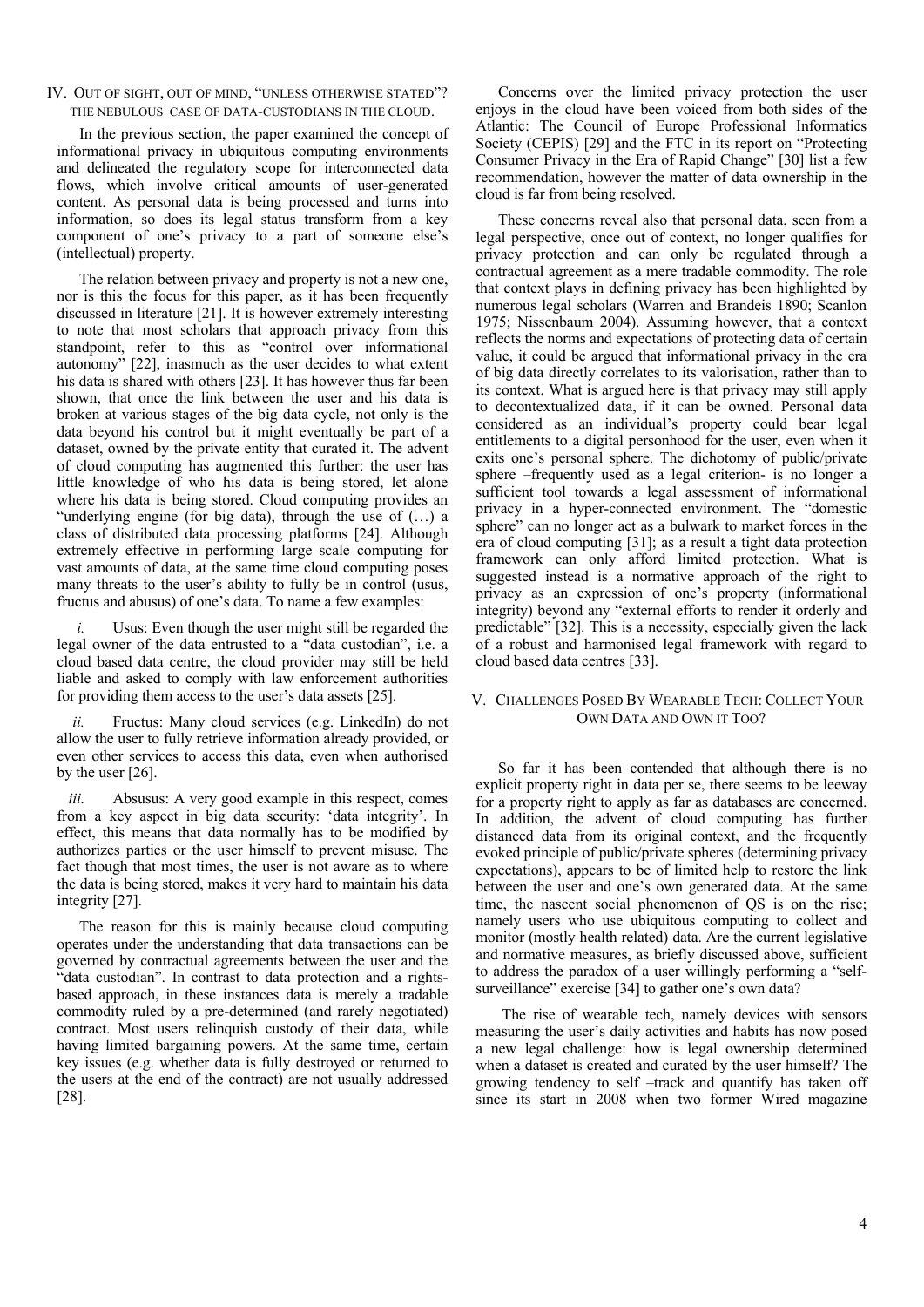editors, Gary Wolf and Kevin Kelly, cofounded the "Quantified Self" digital tracking group. The term is now used to describe the mainstream phenomenon of adults collecting data as means of recording and analyzing their lifestyle [35]. It is estimated that 60% of US adults are currently tracking their weight, diet and exercise routine [36], actively collecting and analyzing their data in the context of their individual experiences [37]. Although there is still a corporation acting as a data controller by providing tools for data analysis and storage on their servers, the user can also extract value from this data; this blurs the boundaries of the legal ownership of these commonly created datasets. This issue poses further legal questions, once online health repositories are considered: Microsoft Health Vault and Dossia are two examples of companies offering patients the chance to voluntarily store, collect and share health information with health providers and family members or other users [38].

Tim Berners Lee at the 2014 IP Expo Europe stressed the importance of data subjects owning their data instead of the corporations for the purposes of creating "rich" data, namely big data that if merged can be profitable for both the user and the corporations. Although the law has not yet offered a concrete answer to the issue of ownership of such "quantified self" datasets [39] co-created by the users and the corporations, there is a growing tendency to allow the user for more control and ownership rights over his data with techno-legal solutions and alternative market models [40].

Personal Data Vaults (PDS) are currently one of the main technical solutions put forth in order to allow the user to gain control of his data back from the various corporations acting as info-mediaries in the big data market. The idea is to a privacy enhanced architecture enabling the user to access, control and trace their data once shared online [41]. In this vein, there are many suggestions employing technical means for the user to reclaim control over his data: Once such example is the MIT Open PDS app, which allows the user to see third-party requests for his data and make informed decisions [42]. An alternative means of user-controlled data comes from Cozy cloud, a French company that provides users with open sourced private clouds to store their personal data. Other examples include a rising number of start-ups, such as "Personal", "Reputation.com" and "Datacoup", whose aim is to help the user monetize and control own data. That said the law is still admittedly lagging behind in terms of providing user with more control over his data [43].

Many countries have embraced user-controlled data as a promising economy boosting strategy: The Midata project, announced in 2011 in the UK, is a multi-stakeholder approach to boost consumer empowerment by giving "consumers increasing access to their personal data in a portable, electronic format" enabling them to "use this data to gain insights into their own behavior, make more informed choices about products and services, and manage their lives more efficiently" [44]. Mydex and HatDex have further adopted a community platform model to build PDS (Personal Data Stores) that enable users to manage, share and deploy their data [45]. Similarly in the US, the Federal trade Commission (FTC) in its report entitled "Data Brokers: A Call for Transparency and Accountability" issued in May 2014, calls for tighter regulation

of the data brokers, namely large companies trading the user's data without the user's knowledge or consent.

At present, data controllers have the most control over data under the database right protection and are thus the primary beneficiaries of the value extracted from big data ('fructus'); at the same time, there seems to be a slight shift towards empowering the user to control and perhaps "own" his data, although legally this is yet to be fully established. It is suggested that a mixed approach using the normative, technological and legal means briefly discussed in this paper, could restore the link between the user and his data, currently a "foggy" matter in the cloud.

### ACKNOWLEDGMENT

‡ The authors wish to thank Peter Hirtle, Senior Policy Advisor (Cornell University Library) for bringing this point (p.3 ft. 18) to our attention. We also wish to thank the anonymous reviewers for their feedback, which has been extremely helpful towards refining certain parts of the paper. Any errors or omissions remain the sole responsibility of the authors.

#### **REFERENCES**

- [1] Mayer-Schoenberger V & K Cukier, Big Data: A Revolution That Will Transform How We Live, Work and Think (J Murray, 2013)
- [2] Schroeder, R., 'Big Data: Towards a More Scientific Social Science and Humanities', in: M Graham and W H Dutton (eds) Society and the Internet: How Networks of Information are Changing our Lives (Oxford: Oxford University Press 2014)
- [3] Fotopoulou A, 'Tracking Biodata: Sharing and Ownership' (2014) Report on Research Placement funded by the RCUK Digital Economy NEMODE Network
- [4] Victor, J. M., 'The EU General Data Protection Regulation: Toward a Property Regime for Protecting Data Privacy' (2013) 123 Yale Law Journal<sup>513</sup>
- [5] Ward, J. S., & Barker, A., 'Undefined by Data: a Survey of Big Data Definitions' (2013). *arXiv preprint arXiv:1309.5821*.
- [6] Douglas, L. '3d Data Management: Controlling Data Volume, Velocity and Variety (Gartner 2001)
- [7] IBM, What is Big Data? Bringing Big Data to the Enterprise, available http://www-01.ibm.com/software/data/bigdata/, accessed 07/02/2016.
- [8] Al-Kouri A, 'Data Ownership, Who Owns my Data?' (2012) International Journal of Management & Information, Volume 2, No 1
- [9] Fromholz, J. 'The European Union Data Privacy Directive' (2000) Berk. Tech. LJ 15 461.
- [10] Borghi M, Karapapa S, Copyright & Mass Digitisation (Oxford: Oxford) University Press, 2013)
- [11] Prins, J. E., 'The propertization of personal data and identities' (2004) Electronic Journal of Comparative Law 8.3.
- [12] Segal, I, & Whinston, M, Property Rights: Handbook of Organizational Economics (2012) 100-158.
- [13] Levin A & Nicholson M J, 'Privacy Law in the United States, the EU and Canada: The Allure of the Middle Ground' (2005) U of Ottawa Law & Technology Journal, Volume 2 (2), 362.
- [14] Gaff, B. M., Smedinghoff, T. J., & Sor, S. (2012) 'Privacy and Data Security' Computer (3), 810.